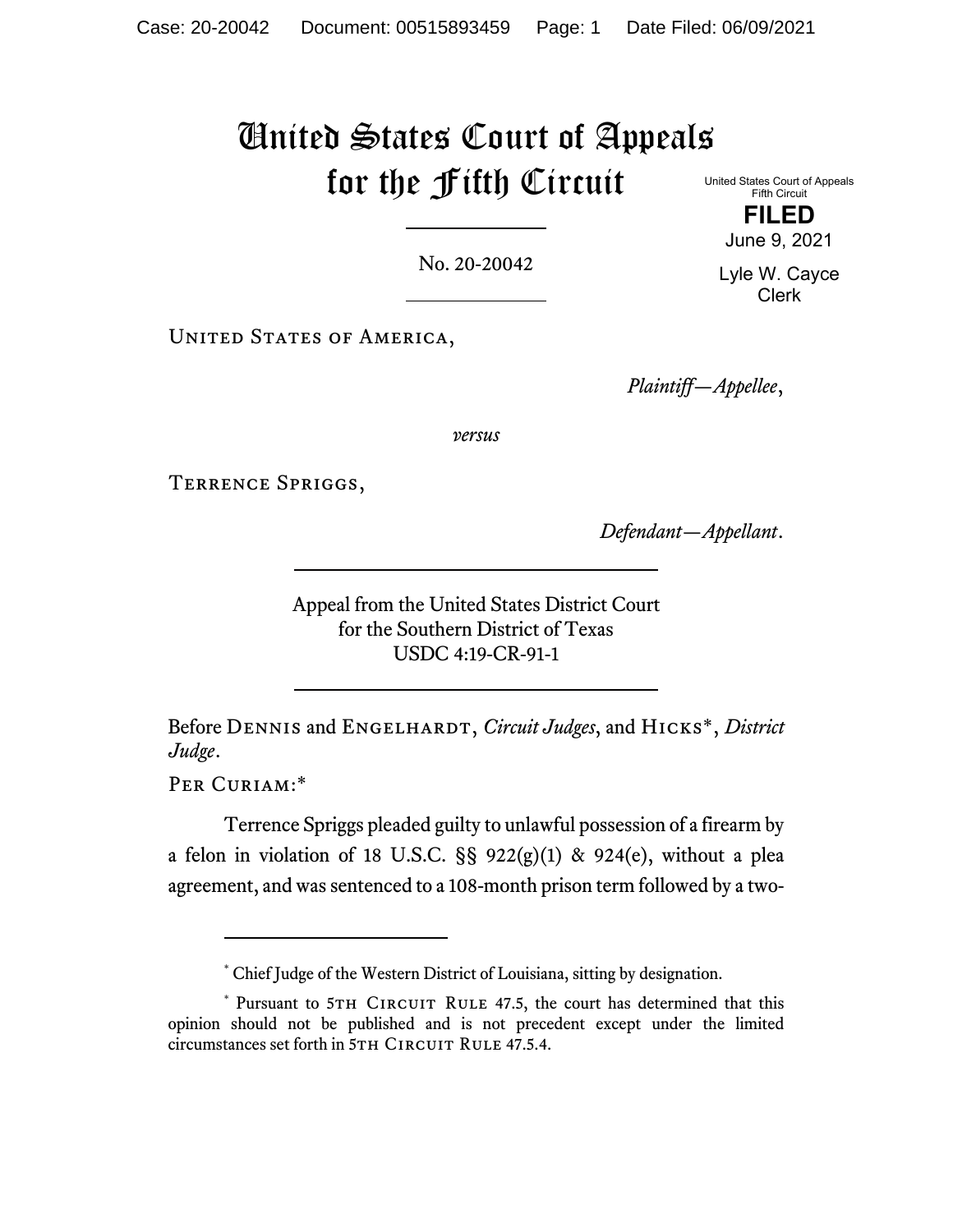year term of supervised release. In determining his sentence, the district court made a base offense level determination of 20 under U.S.S.G. § 2K2.1(a)(4)(B), then applied a two-level enhancement based upon the involvement of three or more firearms under U.S.S.G. § 2K2.1(b)(1)(A) and a two-level enhancement based upon the involvement of a stolen firearm under U.S.S.G. § 2K2.1(b)(4). Spriggs argues that the district court erred in scoring the possession of additional firearms as relevant conduct, pursuant to U.S.S.G. § 2K2.1. We AFFIRM.

I.

 On January 7, 2018, police officers with the Houston Police Department (HPD) went to an apartment leased to Ashley Spriggs (Ashley), Defendant-Appellant's sister, to execute an arrest warrant for her in connection with fraudulent documents. Once there, officers knocked on the door and Defendant Terrence Spriggs (Spriggs) answered. Officers conducted a sweep of the apartment looking for Ashley and saw cash in plain view throughout the apartment and "large 'balls' of marijuana sitting on a table."

 During the sweep, the police viewed a firearm under a couch cushion. Ashley was absent and, according to the officers, there was no evidence inside of the residence indicating a female resided in the apartment.There were, however, pictures of Spriggs and his children around the apartment, as well as men's clothing, toiletries, and shoes. One of the bedrooms appeared to be furnished for a child. When asked for permission to search the apartment, Spriggs declined and advised the officers that the apartment belonged to his sister.

 After officers saw drug paraphernalia (plastic bags, spoons, and baggies with white powder residue), they detained Spriggs while they obtained a search warrant for the apartment. The sweep and the warrant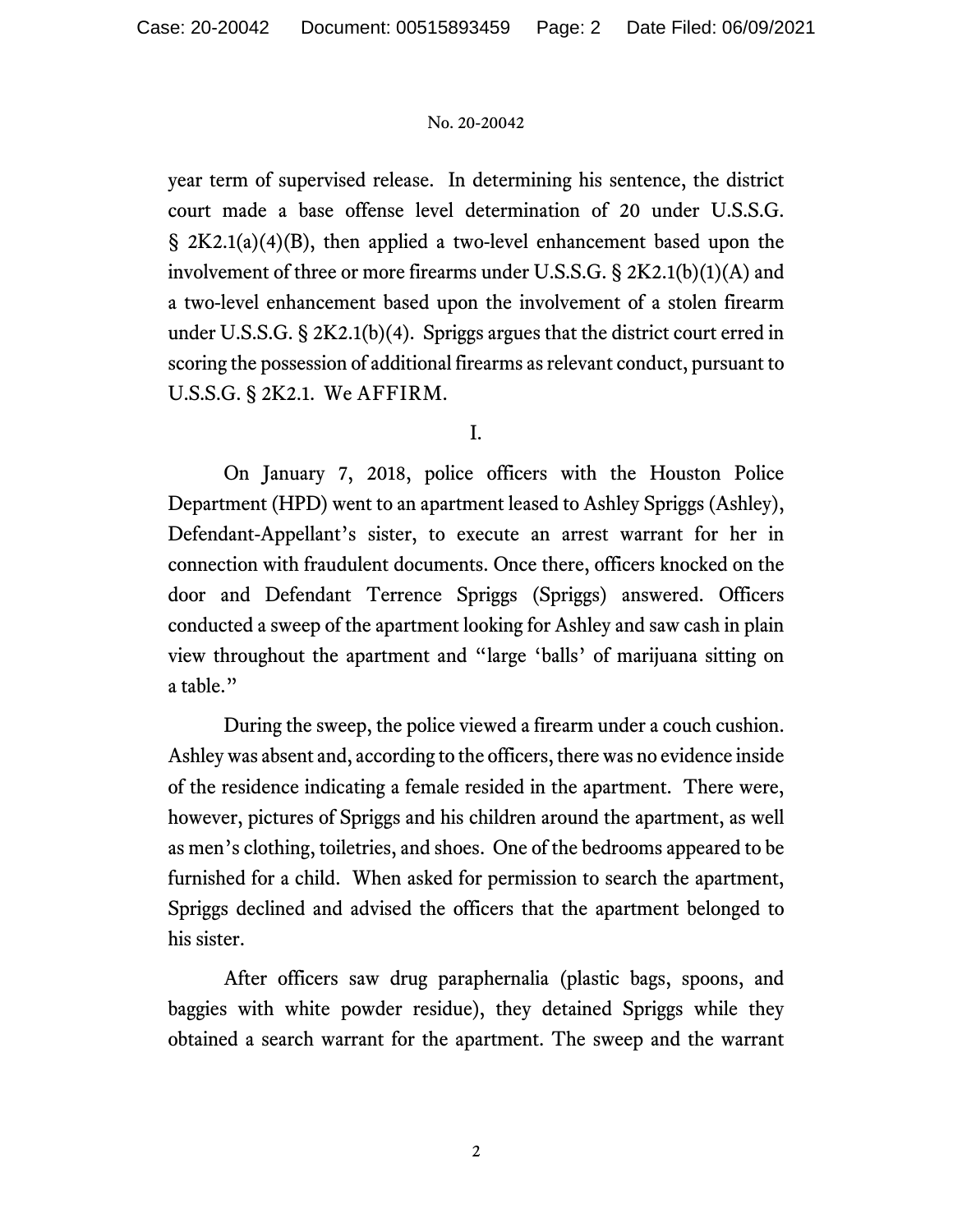search together resulted in the seizure of the following: a model SDP Sphinx 9mm handgun; a 9mm magazine; a model DMPS AR-15 .223 caliber rifle; a Model RFS-15 Radical Firearms .223 caliber rifle; a magazine with 36 rounds of .223 caliber ammunition; a model LC9 Ruger 9mm caliber handgun; 18 rounds of 9mm caliber ammunition; a 9mm Ruger magazine; a Glock 21 .45 caliber handgun with mounted light; a 9mm Glock magazine; an extended 9mm magazine; 71 rounds of .45 caliber ammunition; 9.91 grams of cocaine; scales; 5.39 grams of marijuana; 3.41 grams of acetaminophen and hydrocodone; 1.63 grams of Xanax; 2.36 grams of ciprofloxacin hydrochloride; 0.42 grams of heroin; \$54,837.00 in cash; a necklace with a "2600" pendant; a ring; two Rolex watches; and eight cell phones. The police also "located a photograph of [Spriggs] holding a handgun similar to the [seized] 9mm Ruger."

 Officers believed that Spriggs sold narcotics, based upon amounts of drugs individually wrapped in small packages and cash in mixed denominations. Police found \$2,600 in cash in Spriggs's pocket, but the rest of the cash was in dresser drawers and in stacks throughout the apartment. To explain the cash, Spriggs told officers he worked as a stripper at a Houston club, which the officers later discovered was no longer in business at the time. Five firearms were recovered during the search, including one capable of holding a high-capacity magazine, and one firearm that was subsequently determined to be stolen. Spriggs was arrested that same day, and was later given a bond in Harris County, Texas. While still on bond, Spriggs beat his then-girlfriend and damaged her car, picking up two additional offenses: assault of a family member and criminal mischief.

 On August 26, 2018, HPD officers executed another search warrant at a different apartment, based upon information that Spriggs and others were involved in a fraud scheme. The apartment was the home of Spriggs's girlfriend, Tadyra Lewis, who was suspected of credit card fraud. When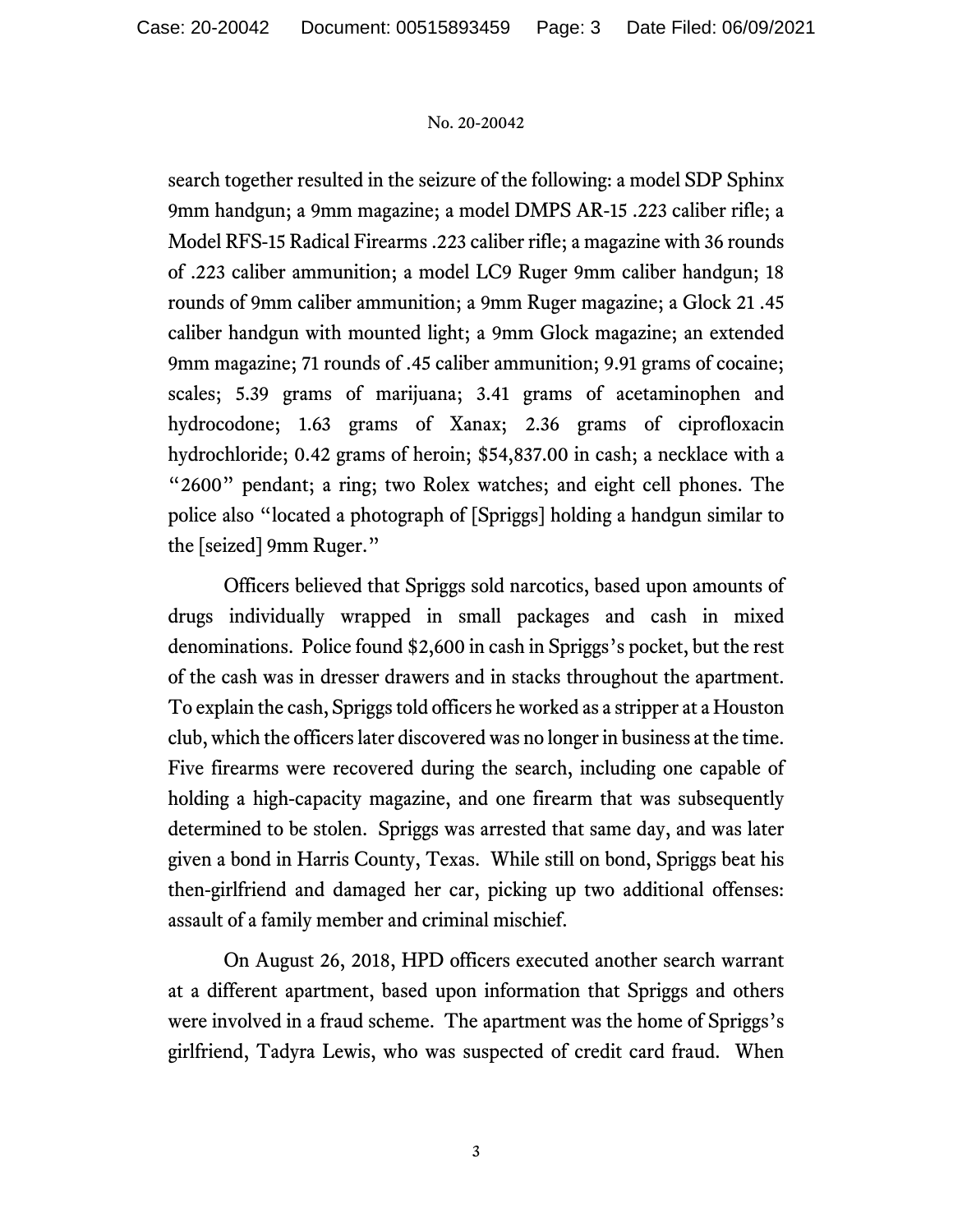officers arrived, they found Spriggs asleep in the master bedroom, three handguns inside the master bedroom closet on top of a small safe, and crack cocaine in plain view in the master bedroom. Spriggs was arrested again and taken to Harris County Jail, where he was uncooperative with law enforcement and threatened to kill one of the officers.

 Prior to the January 2018 and August 2018 searches, Spriggs had been convicted of a felony crime punishable by imprisonment for more than one year, and was thus prohibited from possessing a firearm and knew he was prohibited from possessing a firearm as a felon. On February 6, 2019, a grand jury sitting in the Southern District of Texas returned a one-count indictment, charging Spriggs with the offense of Felon in Possession of a Firearm, in violation of 18 U.S.C.  $\S$ § 922(g)(1) and 924(a)(2). The indictment alleged that on or about January 7, 2018, Spriggs possessed a "Ruger, model LC9, 9mm caliber Luger, semi-auto pistol."

 At the detention and arraignment hearing on February 19, 2019, the court heard testimony from HPD Detective Paul Lowry, who also serves as a Task Force Officer with U.S. Homeland Security. He confirmed that two of the firearms seized in the January 2018 raid had been determined to be stolen, and further opined on the August 26, 2018 raid. The court denied bail and ordered Spriggs detained pending trial, citing the threat to the community, specifically the threat against the officer's life.

 The presentence investigative report (PSR) established a base offense level of 20, pursuant to U.S.S.G. §2K2.1(a)(4)(B). The PSR recommended a four-level increase pursuant to U.S.S.G. § 2K2.1(b)(1) because the offense involved a total of eight firearms seized in the January 2018 and August 2018 searches, under the principles of relevant conduct; a two-level increase pursuant to U.S.S.G. § 2K2.1(b)(4) because (at least) one of the firearms had been stolen; and a four-level increase pursuant to U.S.S.G. § 2K2.1(b)(6) for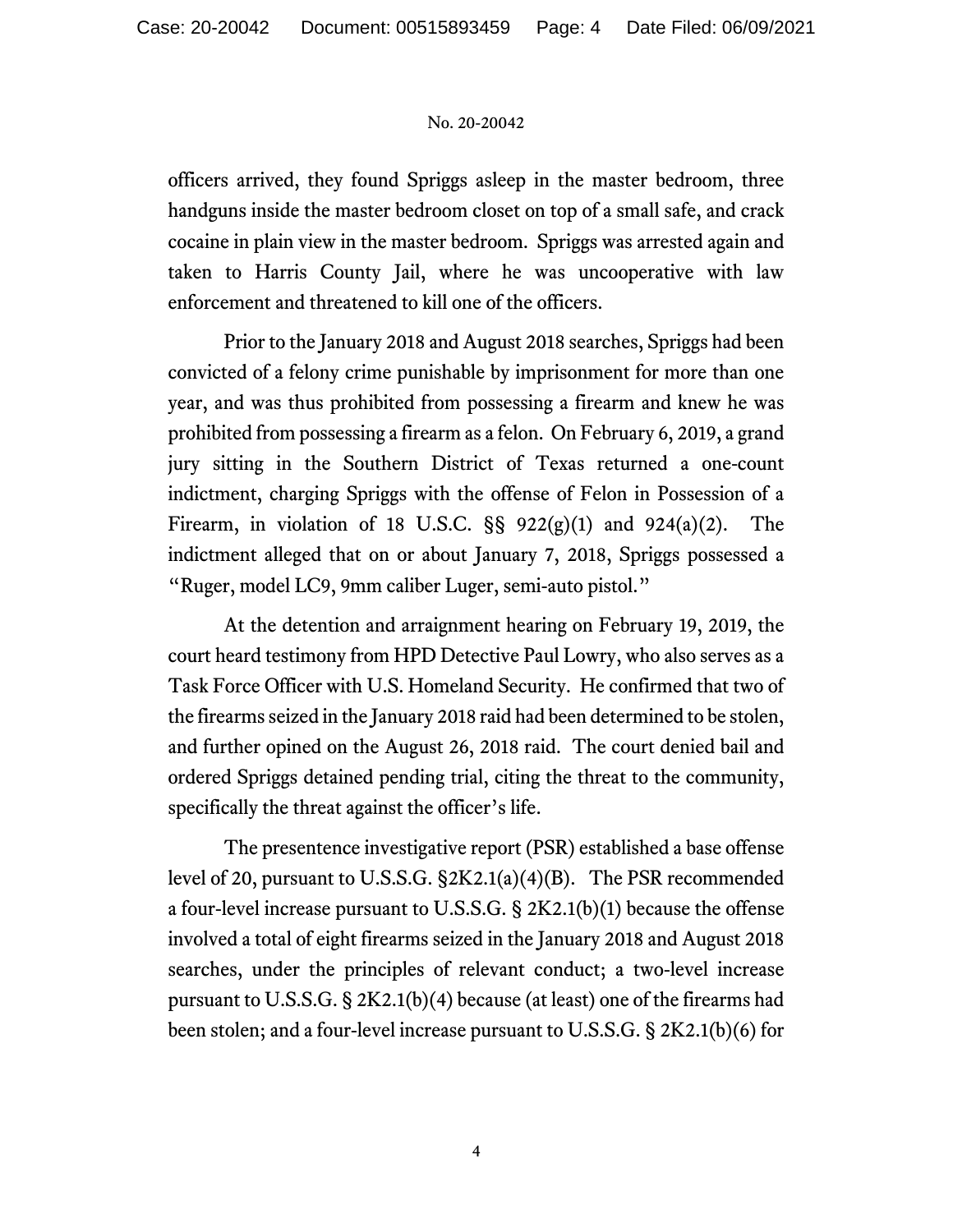using or possessing the firearm in connection with another felony. After three levels were deducted for acceptance of responsibility, Spriggs had a total offense level of 27.

 The PSR placed Spriggs in criminal history category V, yielding a guideline sentencing range of 100 to 120 months. Spriggs filed objections to the four-level enhancement under U.S.S.G. § 2K2.1(b)(1)(B) for possession of 8 to 24 firearms, arguing he was not the sole occupant of his sister's apartment that was searched on January 7, 2018.

 On October 17, 2019, Spriggs entered a guilty plea, absent a plea agreement, to the charged offense. Spriggs agreed with the factual basis but declined to acknowledge that he had possessed any firearm other than the Ruger 9mm pistol charged in the indictment. The district court adopted the PSR in its entirety and sentenced Spriggs to a 108-month prison term and a two-year term of supervised release. Spriggs timely appealed.

### II.

 Spriggs argues that the district court erred in scoring the possession of additional firearms as relevant conduct, pursuant to U.S.S.G. § 2K2.1, because the firearms were hidden inside an apartment, the apartment was leased to another person, and the Government failed to establish that he was the apartment's sole occupant. Although framed as one issue, Spriggs's appellate challenge concerns three matters, namely: (1) the base offense level determination of 20 under U.S.S.G.  $\S$  2K2.1(a)(4)(B), (2) the two-level enhancement based upon the involvement of three or more firearms under U.S.S.G. § 2K2.1(b)(1)(A), and (3) the two-level enhancement based upon the involvement of a stolen firearm under U.S.S.G. § 2K2.1(b)(4).

 Spriggs's claims that the district court erred in applying the Sentencing Guidelines are claims of procedural error. *See Gall v. United States*, 552 U.S. 38, 51 (2007). This court reviews the district court's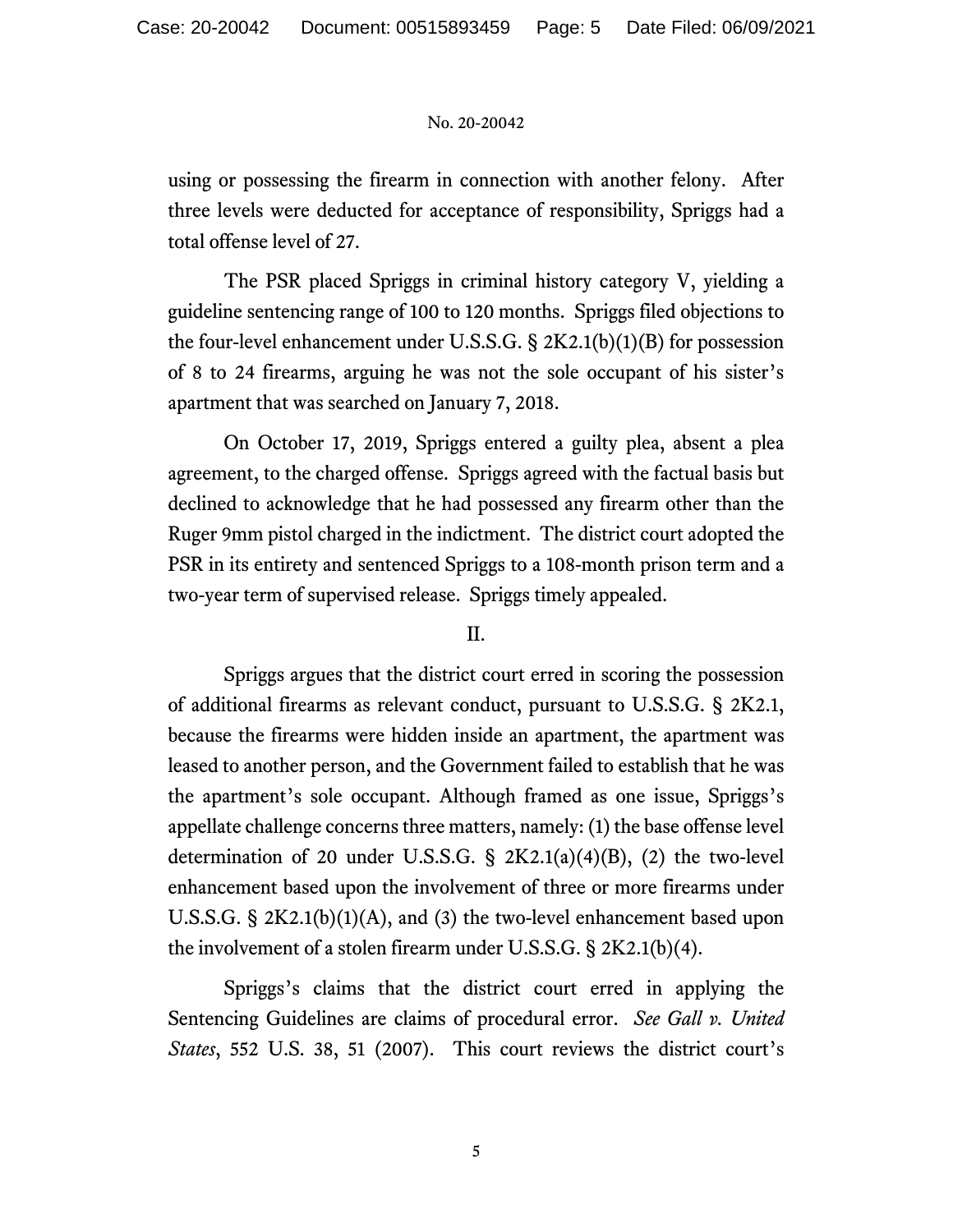application of the Guidelines *de novo* and reviews the district court's factual findings for clear error. *United States v. Hagman*, 740 F.3d 1044, 1047-48 (5th Cir. 2014). "A district court may consider non-adjudicated offenses (offenses for which the defendant has neither been charged nor convicted) . . . provided they constitute 'relevant conduct' under U.S.S.G. § 1B1.3." *United States v. Brummett*, 355 F.3d 343, 344 (5th Cir. 2003). A district court's determination of what constitutes relevant conduct is a factual finding. *Id*. at 1048. A factual finding plausible in light of the record as a whole is not clearly erroneous. *Id*. On the other hand, a factual finding is clearly erroneous when, after reviewing the entire record, the court is "left with the definite and firm conviction that a mistake has been committed." *Id.* (internal quotation marks and citation omitted). "The Government must prove sentencing enhancements by a preponderance of the evidence." *Id*. (internal quotation marks and citation omitted).

### III.

 In order to convict a defendant as a felon in possession of a firearm in violation of 18 U.S.C.  $\S$  922(g)(1), the Government must prove beyond a reasonable doubt that the defendant: (1) has been convicted of a felony; (2) possessed a firearm in or affecting interstate commerce; and (3) knew that he was in possession of the firearm. *United States v. Anderson*, 559 F.3d 348, 353 (5th Cir. 2009) (citing *United States v. Ybarra*, 70 F.3d 362, 365 (5th Cir. 1995)). Possession can be established by: (1) actual, physical possession of the firearm, (2) sole control and occupancy of a place where a firearm is found, or (3) joint occupancy of a place where a firearm is found, combined with some evidence of the defendant's access to and knowledge of the firearm. *Anderson*, 559 F.3d at 353. Spriggs argues none of the additional firearms, beyond the one firearm he accepted responsibility for in his guilty plea, were in his actual possession.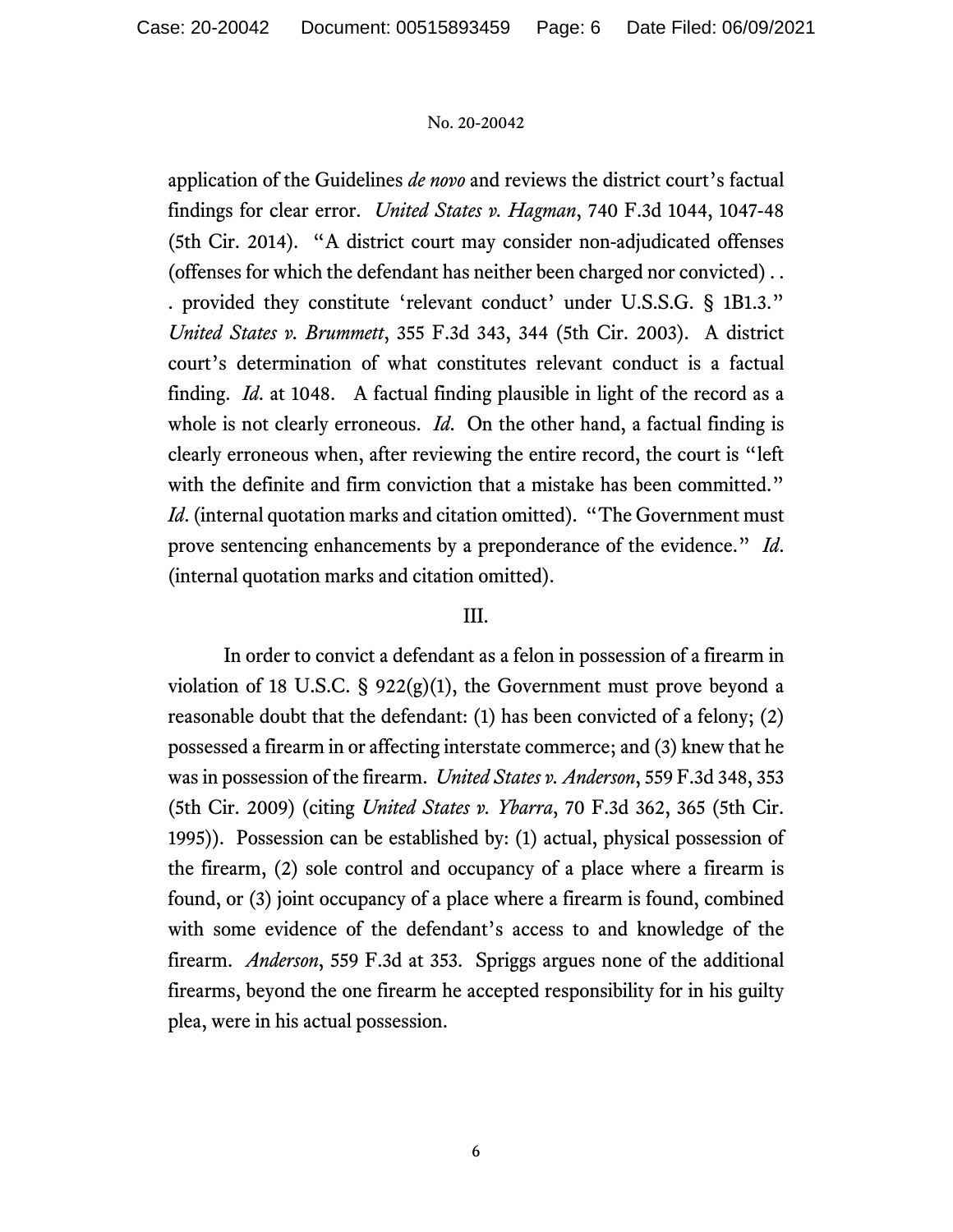### *i. Constructive Possession*

 Possession of a firearm may be actual or constructive, and may be proven by circumstantial evidence. *United States v. Fields*, 977 F.3d 358, 365 (5th Cir. 2020) (citing *United States v. Huntsberry*, 956 F.3d 270, 279 (5th Cir. 2020)). The district court did not specify a possessory basis—*i.e*., actual or constructive—for holding Spriggs to account for the additional firearms. There is no evidence of Spriggs's actual possession of the firearms, so the Government must rely on a theory of constructive possession. "In general, a person has constructive possession if he knowingly has ownership, dominion, or control over the contraband itself or over the premises in which the contraband is located." *United States v. McKnight*, 953 F.2d 898, 901 (5th Cir. 1992). Typically, "the issue of constructive possession is raised . . . where a defendant is found to be in the vicinity of a firearm but not in actual possession of it; a firearm is found in his residence . . . or . . . in some other place over which the defendant has dominion or control." *Hagman*, 740 F.3d at 1049–50.

 This court will affirm a finding of constructive possession in cases of joint occupancy "only when there is some evidence supporting at least a plausible inference that the defendant had knowledge of and access to the illegal item." *Huntsberry*, 956 F.3d at 280. A defendant's mere presence in the area of an object is not sufficient to establish possession. *See United States v. Green,* 873 F.3d 846, 852–53 (11th Cir. 2017) (analyzing whether the evidence was sufficient to establish that the defendant possessed a firearm as a convicted felon in violation of  $\S$  922(g)). A defendant's connection to the location where a gun is found, however, may be relevant to whether he had knowledge of the gun or the ability and intent to exercise control or dominion over it. *See id*. at 853. "Constructive possession cannot be proven by proximity alone; there must be 'other proof' linking the defendant to the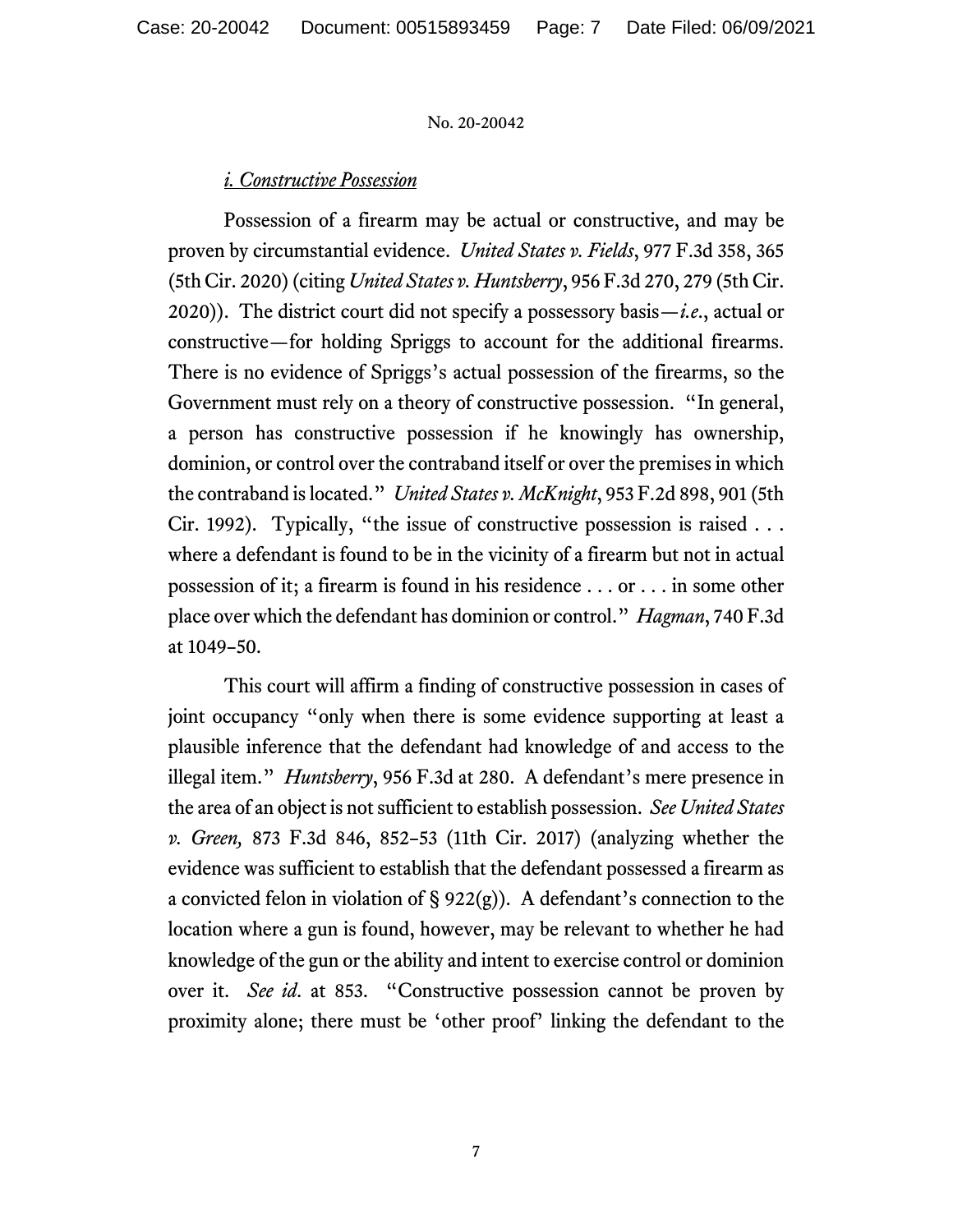prohibited item." *United States v. Foster*, 891 F.3d 93, 111 (3rd Cir. 2018) (citations omitted).

 Spriggs argues that the Government provided insufficient evidence to support constructive possession. In support, he cites *United States v. Mergerson*, 4 F.3d 337 (5th Cir. 1993), where this court held a defendant was not in possession of a firearm because there was no circumstantial evidence establishing that felon knew of the weapon. "Although a defendant's exclusive occupancy of a place may establish his dominion and control over any item found there, his joint occupancy of a place cannot, by itself, support the same conclusion." *United States v. Houston*, 364 F.3d 243, 248 (5th Cir. 2004) (citing *United States v. Hinojosa*, 349 F.3d 200, 203-04 (5th Cir. 2003)). Some circumstantial proof of possession is required besides mere joint occupancy before constructive possession can be established. *Fields*, 977 F.3d at 365.

 In the present case, the Government has evidence to support Spriggs's possession of the apartment. With the exception of the number of firearms, Spriggs agreed that the factual basis cited by the Government was correct.

 As noted above, when HPD officers searched Spriggs and the apartment, they found cash, drugs, and guns. They found no evidence of a woman residing in the apartment. During sentencing, the district court stated the preponderance of the evidence standard of factual findings for purposes of sentencing. The district court declined to accept Spriggs's "joint occupancy" argument, stating that the Government had "offered some evidence that [Spriggs] was a resident of the apartment. He may or may not have been on the lease. But based upon what the [G]overnment's attorney has outlined, he was occupying the apartment with his children."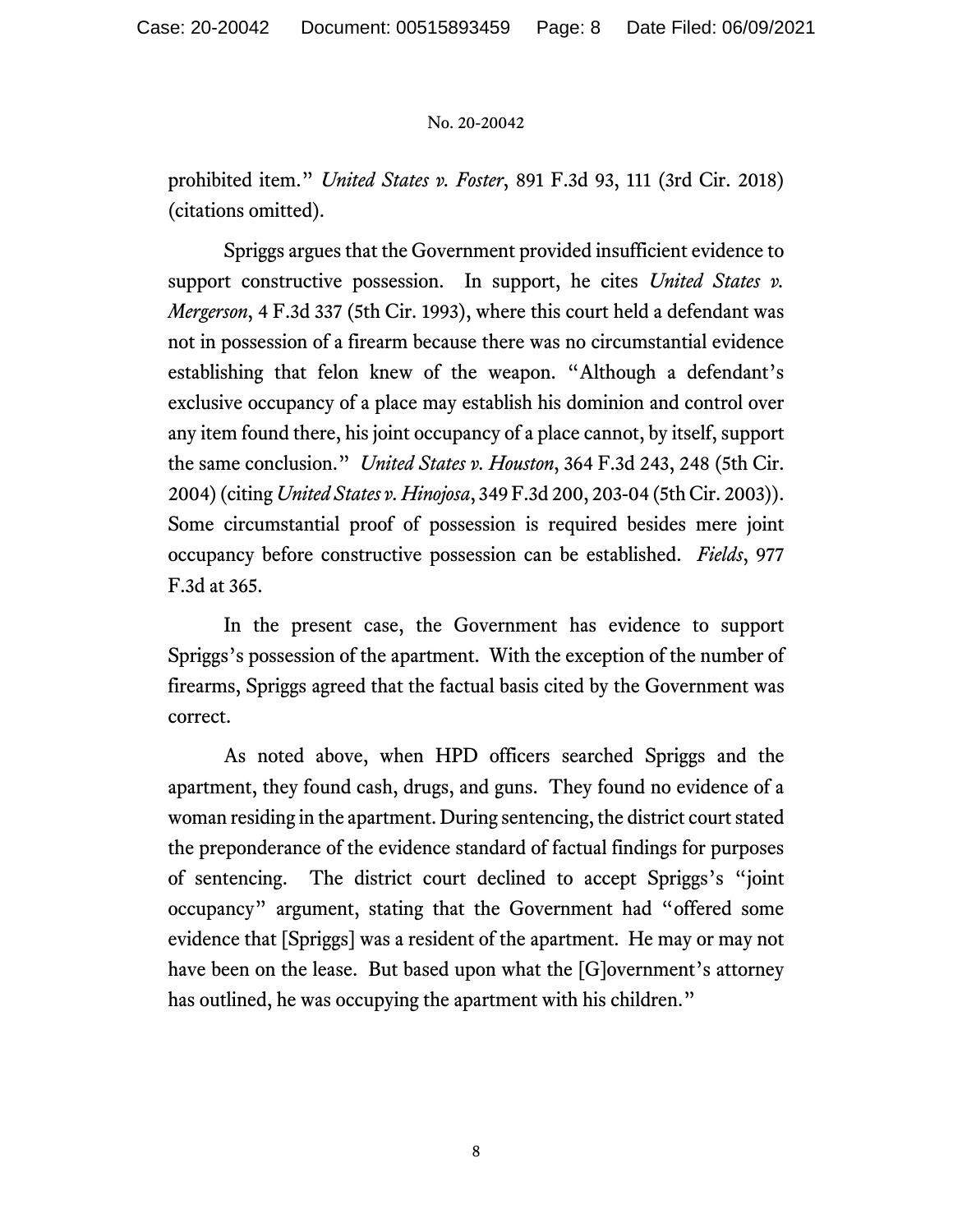### *ii. Reliable Evidence*

 In addition to the drugs and money discovered with the guns, pictures of Spriggs and his children were displayed throughout the apartment. Law enforcement found a photograph of Spriggs holding a handgun similar to the Ruger 9mm, model LC9, that they seized during the January 2018 search and named in the indictment. Officers also seized Spriggs's cell phones on January 7, 2018, and downloaded their contents under the authority of a search warrant.

 Photographs downloaded from Spriggs's cell phones were attached as exhibits to the United States' Objections to the PSR, which was filed before the sentencing hearing. One of the photos came from a post to Spriggs's Instagram account, where he carries a firearm that matched the Ruger 9mm model LC9 pistol named in the indictment. The Government contends the other photographs are of firearms "consistent with," or that bear "similarity" to, the four additional seized firearms used for enhancement purposes and establish that Spriggs at some time handled firearms like or even identical to the other four.

 Other photographs retrieved from his cell phones showed Spriggs and his children inside his sister's apartment handling cash. The pictures match the interior of Ashley's apartment and display the appearance of the cash that matched how officers found it during the search: in bags and stacks throughout the apartment, supporting the Government's assertion that Spriggs was living at the apartment with his children.

# *iii. Knowledge*

 Spriggs correctly states that, in joint-occupancy cases, the Government must prove that a defendant had more than "mere control or dominion over the place" where contraband is found. *Mergerson*, 4 F.3d at 349. Indeed, "something else (e.g., some circumstantial indicium of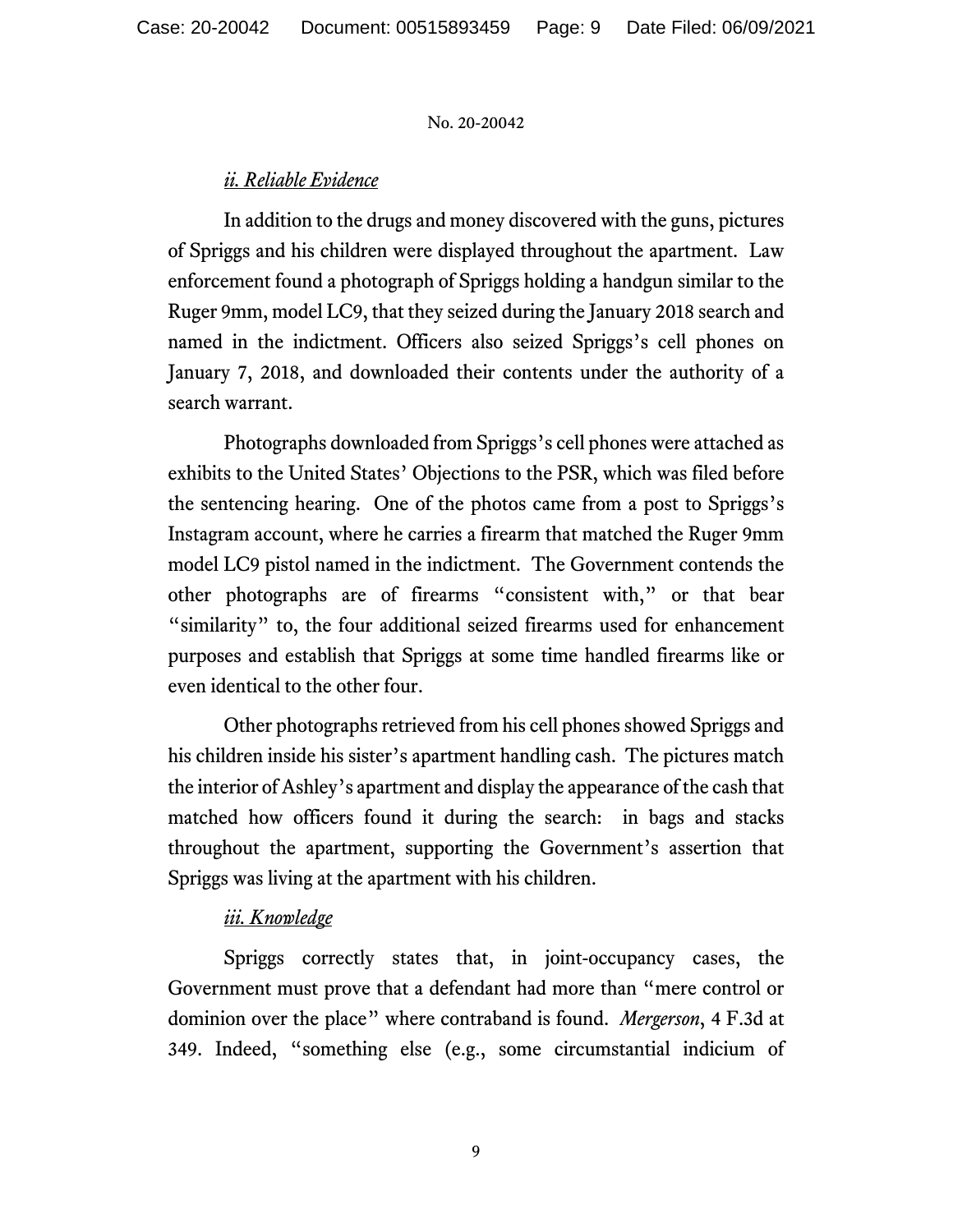possession) is required besides mere joint occupancy before constructive possession is established." *Id*. Evidence of knowledge and intent is critical in constructive-possession cases, as "[a] defendant will often deny any knowledge of a thing found in an area that is placed under his control." *United States v. Williams*, 620 F.3d 483, 489 (5th Cir. 2010). But no affirmative link between the defendant and the weapon has to be established. *Mergerson*, 4 F.3d at 349.

 In joint-occupancy cases, this court takes "a commonsense, factspecific approach" to determining whether constructive possession has been established. *United States v. Meza*, 701 F.3d 411, 419 (5th Cir. 2012). In that regard, this court has held that "[d]ominion or control over the premises may be shown by the presence of the defendant's personal belongings . . . or by evidence that the defendant [may] come and go as he please[s]." *Id*. at 419- 20. (internal quotation marks and citation omitted).

 The Government contends that Spriggs had exclusive possession of the apartment and "consistently occup[ied] the space" in which the firearms were found. In support, it cites officers' observations of men's and children's items, and pictures of Spriggs and his children. Spriggs argues the photos and clothing observed in the apartment was not unusual for family members.

 Exclusive control over the premises allows the court to infer the knowledge and intent to control objects within those premises. *United States v. Griffin*, 684 F.3d 691, 695 (7th Cir. 2012); *see also United States v. Little*, 829 F.3d 1177, 1183 (10th Cir. 2016) ("It would not be improper for the jury to infer that the defendant had both knowledge of the firearm and an intent to exercise dominion and control over it merely from its presence in the bedroom"); *United States v. Finney*, 28 F.3d 113 (10th Cir. 1994) (holding that there was sufficient evidence of defendant's knowledge of the firearm in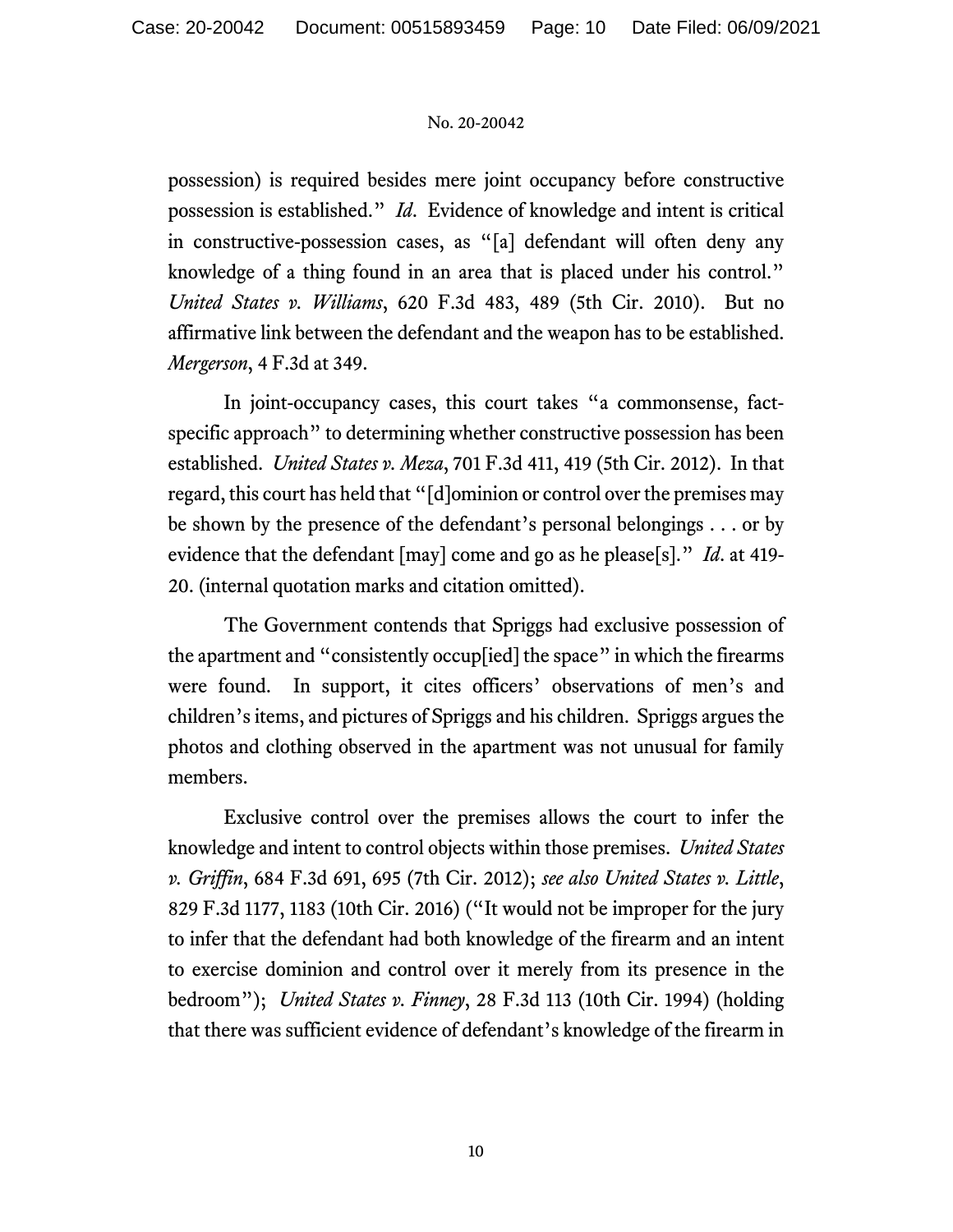jointly occupied bedroom because defendant "rented the house, occupied the bedroom, and used the house as a base of operations for drug trafficking"). Accordingly, the district court did not err in finding that the Government produced sufficient evidence that Spriggs had knowledge of and constructively possessed the firearms and ammunition seized in the January 2018 search.

### IV.

 In calculating Spriggs's offense level under U.S.S.G. § 2K2.13, the district court included four additional firearms seized in the January 2018 search in the total number of firearms involved in Spriggs's possession offense, concluding that Spriggs had, at that location, possessed a total of five firearms. Spriggs argues that the district court improperly enhanced his sentence because he was only charged with and pleaded guilty to possession of one firearm.

# *i. Base Offense Level Determination and Relevant Conduct*

 A base offense level of 14 is prescribed if the defendant "was a prohibited person at the time of the offense." U.S.S.G. § 2K2.1(a)(6)(A). It is undisputed that Spriggs was a felon prohibited from possessing a firearm in January 2018. Guidelines section 2K2.1(a)(4)(B) recommends a base offense level of 20 if the offense involved certain dangerous weapons and the defendant has been convicted of certain felonies or is otherwise prohibited from possessing such weapons. This Guidelines section was originally adopted in 1995, and then was amended in 2006 to recommend a base level of 20 for offenses that involved a "semiautomatic firearm that is capable of accepting a large-capacity magazine" and the defendant "was a prohibited person at the time the defendant committed the instant offense." *See United States v. Price*, 649 F.3d 857, 870 (8th Cir. 2011) (providing history of the Guidelines and its amendments).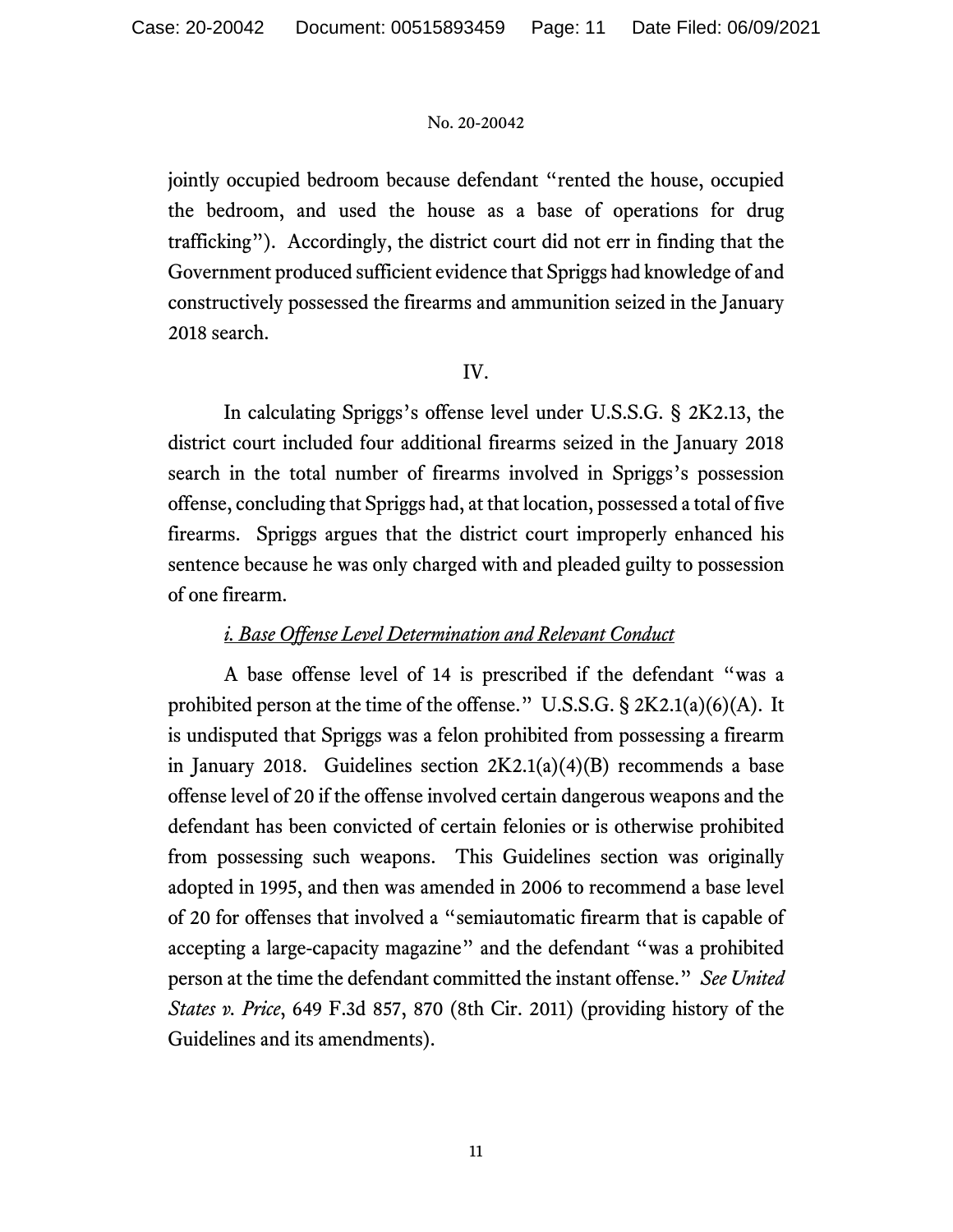The Guidelines use relevant offense conduct, if there is any, to assess offense levels. *See* U.S.S.G. § 1B1.3(a)(1)(A) (noting that application of the Guidelines calls for consideration of "all acts and omissions committed, aided, abetted, counseled, commanded, induced, procured, or willfully caused by the defendant"); *Brummett*, 355 F.3d at 343 (a district court may consider non-adjudicated offenses as relevant conduct under § 1B1.3 of the Guidelines). Unless otherwise specified, a convicted defendant's guideline range is determined based upon all relevant conduct. U.S.S.G. § 1B1.1, comment.  $(n.1(H))$ .

 Guidelines commentary explains that under subsection (a)(1) "the focus is on the specific acts and omissions for which the defendant is to be held accountable in determining the applicable guideline range," not "on whether the defendant is criminally liable for an offense." U.S.S.G. § 1B1.3, comment. (n.1). Thus, in a firearms case, relevant conduct may include uncharged firearms if the Government establishes that the defendant possessed the additional firearms. *See, e.g., Houston*, 364 F.3d at 248. As examined above, the Government has demonstrated that Spriggs constructively possessed the four additional firearms seized in the January 2018 raid.

 Generally, a PSR and its addenda bear sufficient indicia of reliability to be considered as evidence by the sentencing judge in making factual determinations. *United States v. Nava*, 624 F.3d 226, 231 (5th Cir. 2010) (quotation and citation omitted). Here, the PSR shows that Spriggs occupied the apartment and had constructive possession of the Model RFS-15 Radical Firearms, LLC .223 caliber rifle, with a loaded 36-round magazine of .223 caliber ammunition. When HPD executed the search warrant, Spriggs was in the apartment alone.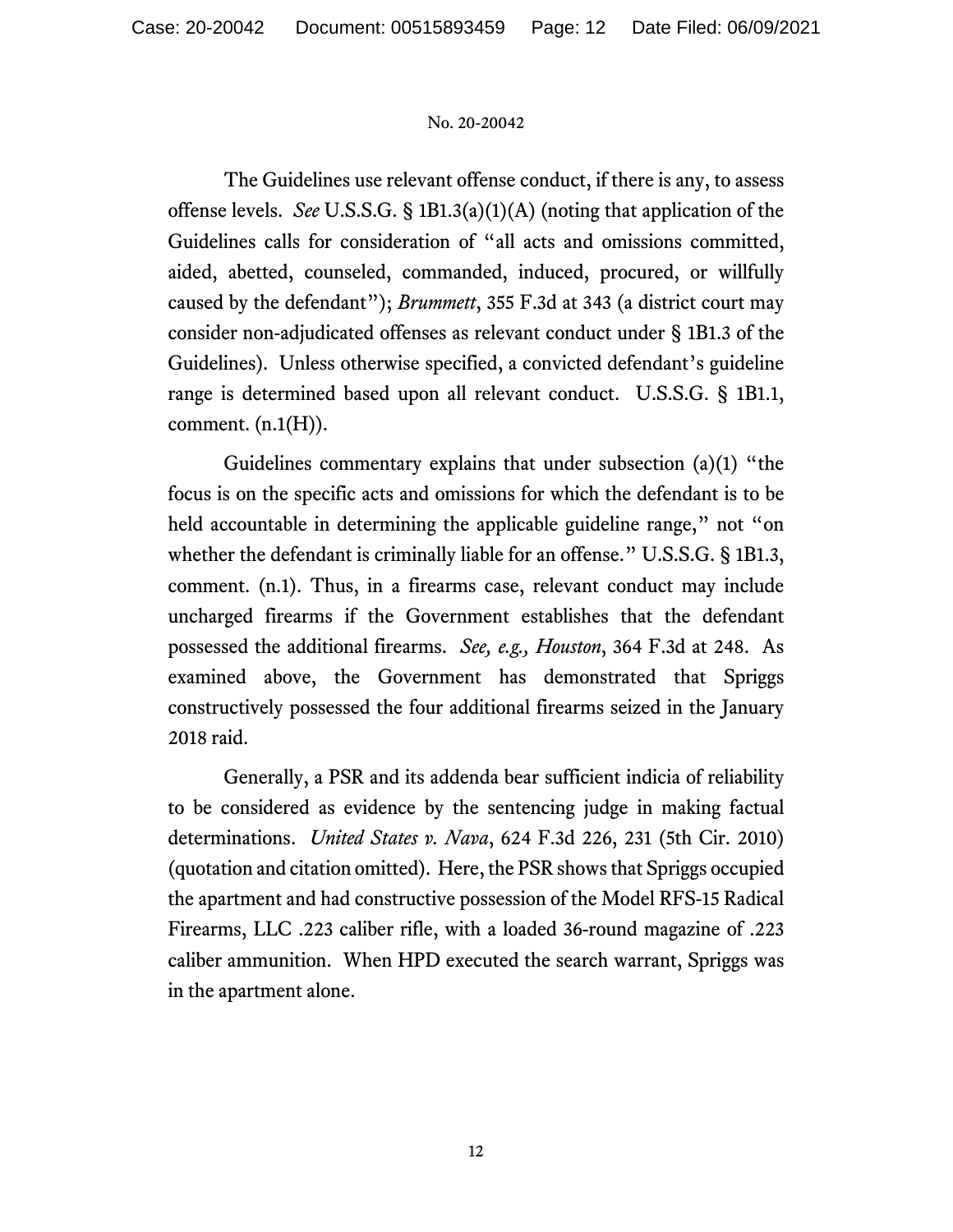Even without considering the photographs of Spriggs and the children found in the apartment, the record supports that Spriggs, at a minimum, had joint dominion and control over the apartment. *See Meza*, 701 F.3d at 419. The PSR stated that the apartment leased by Ashley was in fact "occupied by [Spriggs], as evidenced by . . . the pictures inside . . . of [Spriggs] and his children, men's clothing and toiletries, and a bedroom that was furnished for a child." In sum, the district court did not clearly err in concluding that Spriggs constructively possessed a firearm capable of accepting a largecapacity magazine. The district court properly assigned Spriggs a base offense level of 20 for possessing a firearm capable of accepting a largecapacity magazine.

# *ii. Three or More Firearms*

 The Sentencing Guidelines advise, for a violation of 18 U.S.C. §§ 922(g)(1) and 924(a)(2), a two-level enhancement if the offense involved three to seven firearms. *See* U.S.S.G § 2K2.1(b)(1)(A). When determining how many firearms are involved in an offense, the district court should include all "firearms that were unlawfully sought to be obtained, unlawfully possessed, or unlawfully distributed[.]" U.S.S.G § 2K2.1, comment. (n.5).

 In *United States v. Brummett*, 355 F.3d at 344-45, this court determined that the district court did not err in calculating a defendant's offense level for the offense of being a felon in possession of a firearm where it had counted firearms the defendant had not been indicted for possessing. The district court included firearms that had been discovered in the nine months following the possession for which the defendant was indicted as relevant conduct in its calculation of his sentence. *Id*. at 344. This court held that, despite the amount of time that had elapsed between the offenses, they were part of the same ongoing series of offenses and thus were relevant conduct. *Id*. at 345.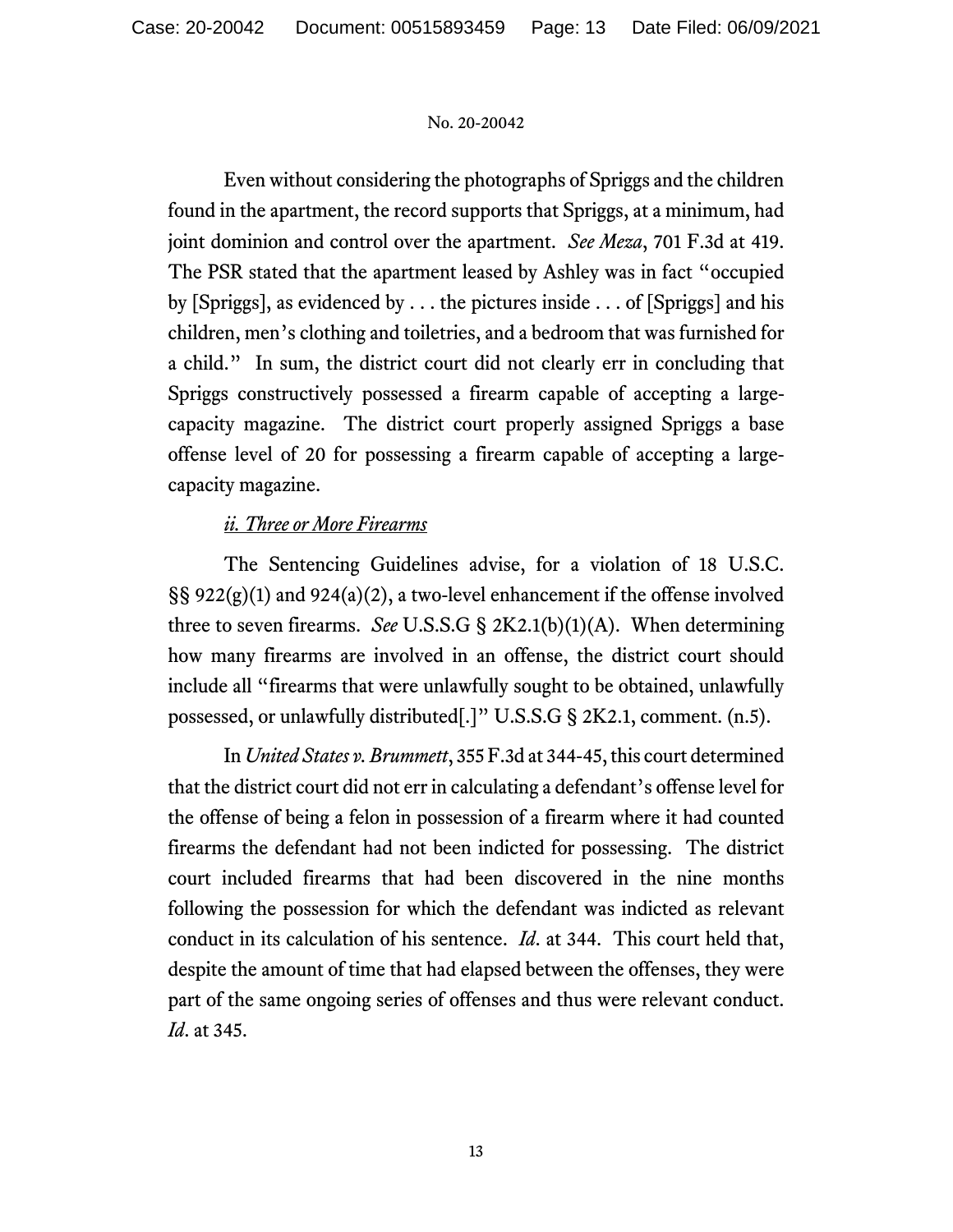In the present case, the Ruger 9mm pistol discovered in the couch cushion shortly before the four other firearms during the January 2018 search was found to be relevant conduct by the district court. Specifically, the court determined that the additional firearms discovered in the January 2018 search were relevant, but excluded the firearms discovered during the August 2018 search, adjusting the calculation from a four-point enhancement to a two-point enhancement (reducing the total number of firearms seized in January and August 2018 from eight to five). The district court did not err applying a two-level enhancement under U.S.S.G  $\S 2K2.1(b)(1)(A)$  because the offense involved five firearms: one specifically charged in the indictment and four others discovered in the January 2018 search.

# *iii. Stolen Firearm*

 Spriggs's third assignment of error is that the district court improperly enhanced his sentence two levels under  $\S 2K2.1(b)(4)$  of the Guidelines based upon the involvement of a stolen firearm. Section  $2K2.1(b)(4)$  applies "whenever a stolen firearm is involved in the offense of conviction or in relevant conduct." *United States v. Cole*, 525 F.3d 656, 660 (8th Cir. 2008). The district court need only find facts relevant to its application of the Sentencing Guidelines by a preponderance of the evidence. *United States v. Lewis*, 476 F.3d 369, 389 (5th Cir. 2007).

 An enhancement involving a stolen firearm applies "regardless of whether the defendant knew or had reason to believe that the firearm was stolen." *United States v. Perez*, 585 F.3d 880, 883 (5th Cir. 2009). This court has continually enforced the clear and unambiguous language of § 2K2.1(b)(4) and its strict liability standard. *See United States v. Singleton*, 946 F.2d 23, 24 (5th Cir. 1991); *United States v. Fry*, 51 F.3d 543, 546 (5th Cir. 1995); *United States v. Hodges*, 190 F.3d 537 (5th Cir. 1999); *United States*